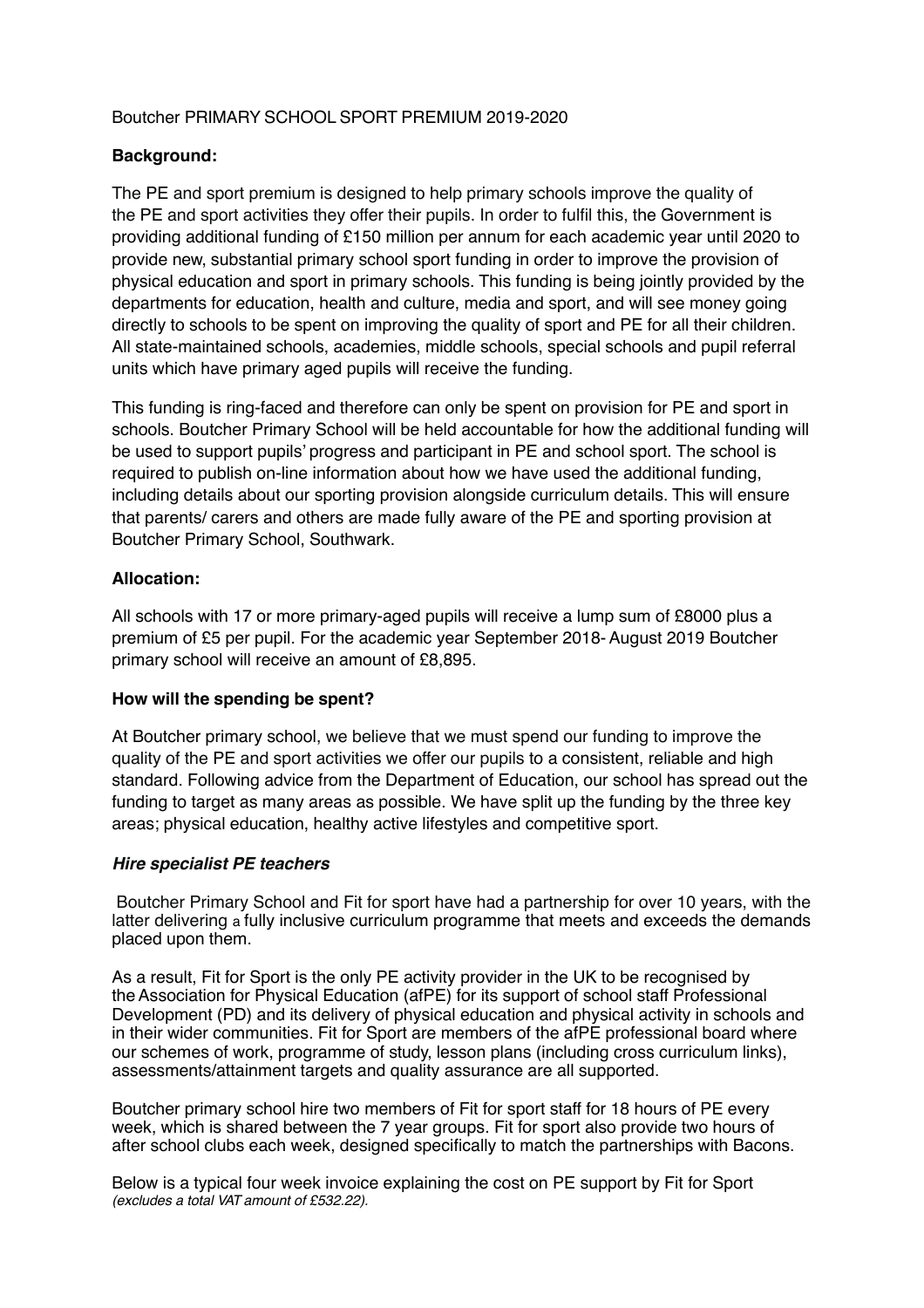*Hire qualified sports coaches to work with teachers/ provide existing staff with teaching resources to help them teach PE and sport:* Fit for sport also provided Boutcher school staff professional development training, aiming at Increasing the whole schools approach to raising physical activity levels and improving quality of PE and sport provision supporting; PE Curriculum programme planning and assessment Competition (inter/intra school) Increasing participation through effective engagement On-going Support from an Active School Coordinator Reporting and Evaluation

Pre-school exercise programme each morning (15min)

In addition, an active playground programme was implemented to provide an active and engaging playground through active zones. This programme includes structured activities, trained young leaders and aid structure for behaviour management.

#### *Support and involve the least active children by running or extending school sports clubs, and holiday clubs:*

Fit for sport run extra PE slots for an OT class for both KS1 & KS2, supporting them with additional provision to improve coordination skills, spatial awareness and an understanding of the importance of physical education. Fit For Sport also runs a G&T session every week to give the gifted & talented children the opportunity to excel further and go out to compete against other schools at their full potential.

Boutcher primary school and Millwall football club have a partnership for after school sport coaching sessions for an hour every week. This is open to all of KS2 and is delivered by current academy players.

Boutcher Primary School and Fit for sport have also agreed a kids Ofsted registered camp holiday partnership which runs every school holiday this was started in February 2015. This has been offered to every year group at a discounted price for Boutcher school pupils only, and will be held at the school using the facilities and new sports equipment. So far we have had over 4000 bookings through our doors since it opened four years ago.

Below is a typical Millwall Football club invoice for 6 weeks of after school clubs support.

| After  |  |
|--------|--|
| school |  |
| club   |  |

# *Run sport competitions or increase pupils' participation in the* **School Games/ run** *sports activities with other schools:*

#### *Additional support:*

Boutcher primary school will be subsiding offsite swimming lessons in order to ensure more able swimmers participate in swimming activities in an environment that will stretch and challenge their swimming ability as well as providing teaching for those who are not confident swimmers.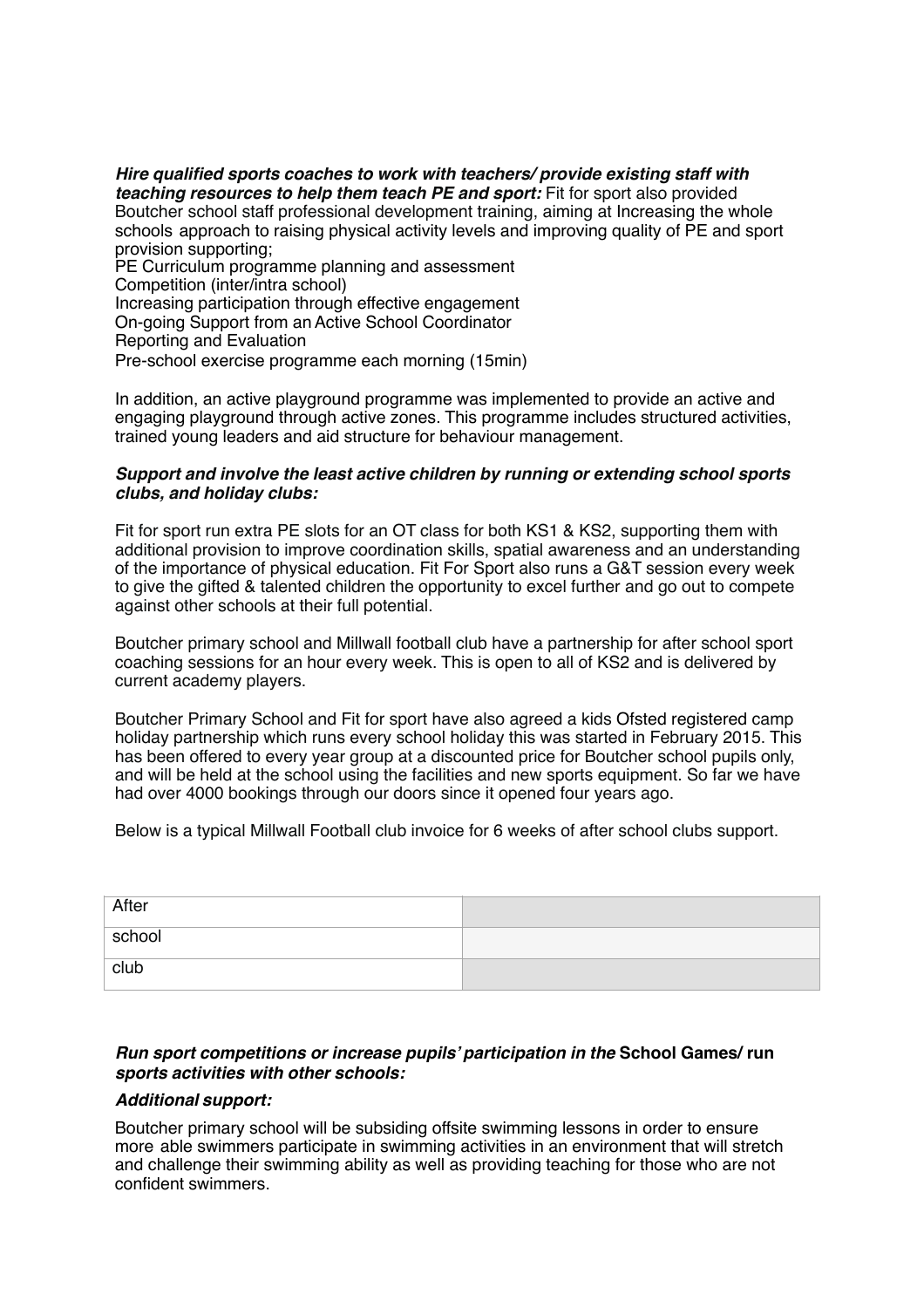Boutcher school purchases equipment to offer access to new sports and physical activities along with the PE curriculum. Running sport competitions and intra-school games which will allow everybody to participate and increased opportunities to win trophies.

#### P.E Purchases

| <b>Equipment</b>                                            | <b>Quantity</b><br><b>Net price</b> | <b>Total Amount</b> |           |
|-------------------------------------------------------------|-------------------------------------|---------------------|-----------|
| DsX Medium<br>igh<br>∴t<br>e.<br>W<br><b>Gymnastics mat</b> | 10                                  | £54.99              | £549.90   |
| <b>Standard</b><br>vertical mat<br>trolley                  | 1                                   | £249.99             | £249.99   |
| Footballs, tenni<br>s                                       | 3                                   | £                   | £505.74   |
| balls, cones, etc.                                          |                                     |                     |           |
| <b>GLS Markers/</b>                                         | $\overline{4}$                      | £16.99              | £67.96    |
| <b>Cones</b>                                                |                                     |                     |           |
| <b>Table Tennis X 2</b>                                     | $\overline{2}$                      | £719.965            | £1,439.93 |
| home leisure<br>direct                                      |                                     |                     |           |
| <b>Superstars Project</b>                                   | 5                                   | £35.00              | £210.00   |
| <b>Southwark</b><br><b>Youth Games</b>                      |                                     | £                   | £48.50    |

# *Bacons College partnership:*

The London PE and School Sport Network (LPESSN) is part of Bacon's College and their mission is to inspire a generation to choose physical education and sport for life through developing, delivering and leading high quality projects and programmes across the Borough. Using the Youth Sport Trust Quality Mark tool will help us to self-review the effectiveness of PE and Sport in Boutcher school alongside the Ofsted criteria. The School Games programme in addition provides a wide range of additional competitions and leagues. This comprehensive competition calendar is designed to encourage schools to actively participate in a wide range of inclusive events. Boutcher primary school has enjoyed great success at these events, going to the London games five times in the last four years. The price for the Bacon's is around £2200 for each competition year. Bacon's is also the site for P.E co-ordinator meetings which we attend regularly.

# **Equipment**

To ensure that Boutcher pupils get the best possible enjoyment and learning from P.E lessons, camps and after school clubs, the school also spent some of the grant on sports equipment.Acarefully chosen selection of equipment was purchased using the year plan set out by Fit for Sport. This included which sports and skill will be taught throughout the year by the Fit for Sport staff. This year's lessons are:

Football, Rugby, Basketball, Hockey, Netball, Gymnastics, Dance, Cricket, Tennis, Golf, Spatial awareness, Hand- eye coordination multi skills ,Games, Badminton

# *Impact:*